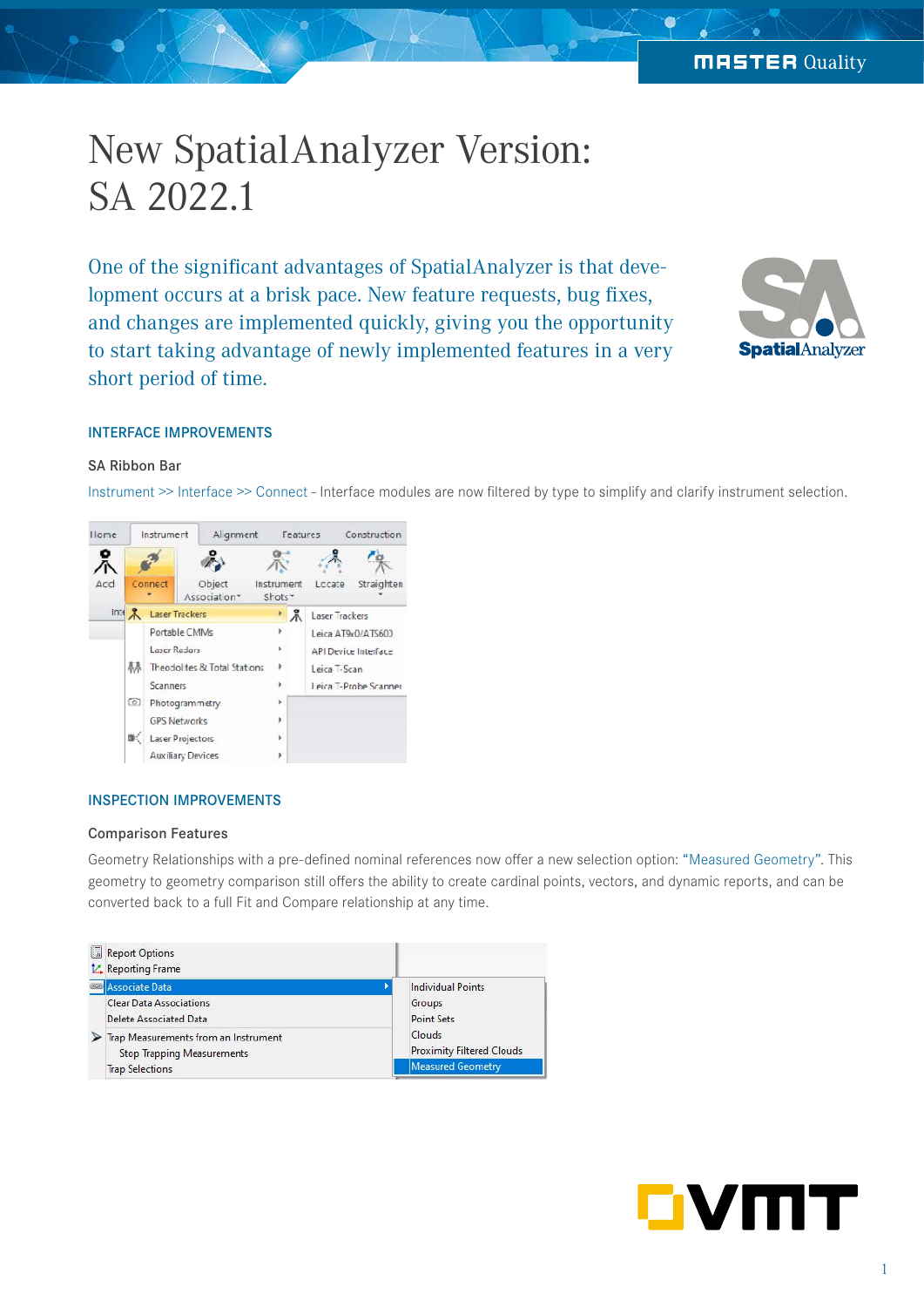## **MASTER Quality**

## Geometry Fit Expansion

GR-Paraboloids now offer improved fit controls. This version adds the ability to constrain the fit process, fully holding the nominal axis or the nominal orientation during the fit process. These controls should be very helpful in antenna applications.

| Criteria                     | Default Paraboloid                          | ×.     |  |  |  |  |
|------------------------------|---------------------------------------------|--------|--|--|--|--|
| √ Focal Length               |                                             |        |  |  |  |  |
| $\sqrt{}$ Focus X            | I I ock Eocal Length                        |        |  |  |  |  |
| $\sqrt{\frac{1}{2}}$ Focus Y | 1.25                                        | inches |  |  |  |  |
| $\sqrt{}$ Focus Z            |                                             |        |  |  |  |  |
| $\neg$ Directrix A           | Lock Focus Location<br>Lock Vertex Location |        |  |  |  |  |
| $\vee$ Directrix B           |                                             |        |  |  |  |  |
| $\vee$ Directrix C           | Lonstrain Axis                              |        |  |  |  |  |
| Directrix D                  | Constrain Orientation                       |        |  |  |  |  |
| Vertex X                     | Measured                                    |        |  |  |  |  |
| Vertex Y                     |                                             |        |  |  |  |  |
| Vertex <sub>Z</sub>          |                                             |        |  |  |  |  |
|                              |                                             |        |  |  |  |  |

#### Minimum Point Count Added to Drift Check

At customer request there is now a minimum point count threshold that can be set within a Drift Check. When enabled, this control ensures the minimum number of points are measured in order to accept or realign based on the drift.



Drift Check: [https://youtu.be/yeqdxTFztng](https://youtu.be/yeqdxTFztng ) 

## CLOUD BASED INSPECTION

## Probing Direction in CAD Comparisons

In prior versions of SA clouds were directly compared to the closest CAD surface. This could cause issues with thin sheet metal parts where the data is closer to the back side of the CAD.

In this version the probing directly has been incorporated in this comparison process ensuring that only the measured CAD surfaces are considered.

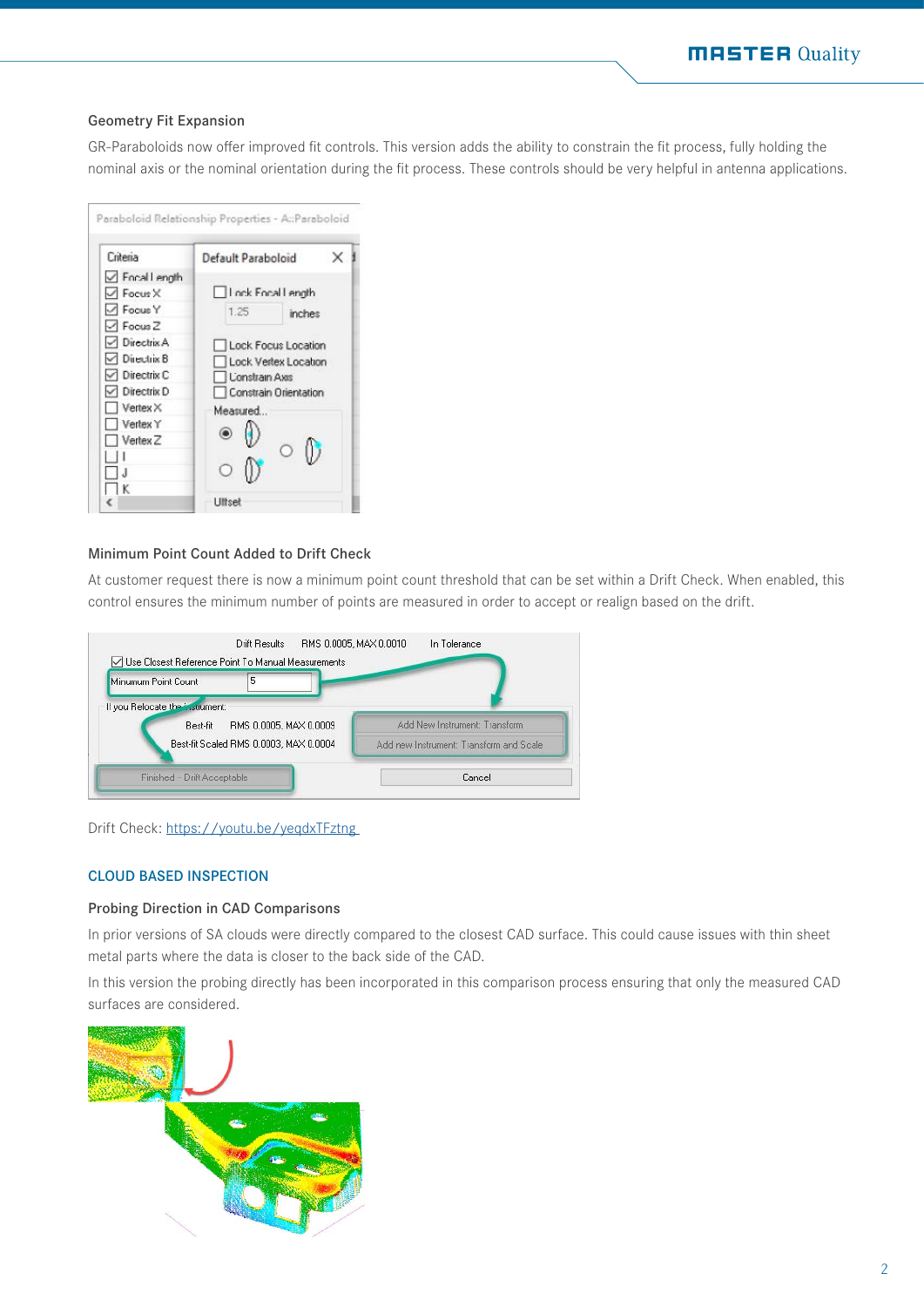#### GD&T INSPECTION UPDATES

#### Organization and Access Improvements

In this version the ability to relocate existing annotations from one collection to another has been added.

Feature checks links are now associated with their corresponding annotations in the tree. This provides the ability to expand the annotation and directly access the feature checks built from this annotation.



GD&T Annotations: [https://youtu.be/62mO3GIYd7k]( https://youtu.be/62mO3GIYd7k)

#### IMPORT IMPROVEMENTS

#### New CAD Import Libraries

- **-** Autodesk Inventor 2022,
- $\Gamma$  Creo 8.0,
- $F$  FBX 7500
- $\Gamma$  NX 1980 series.
- $\blacksquare$  Parasolid 33.1

#### Vector Import Improvements

The speed of importing vectors from a text file has been greatly increased.

#### Expand Point Set Use for Large Data Sets

Point Sets are more efficient than point groups for saving large data sets with thousands of points. In this version we have added:

- $\blacksquare$  Ascii import options allowing the import of points as Point Sets
- F Expanded our query capabilities to allow point sets to be handled as objects in a points to objects query or relationship. This facilitates closest point comparisons.

## REPORTING IMPROVEMENTS

## Move Collections Logging

Extended logging to capture all variants of moving items through the Move option within the collection righ-click menu.

#### Fabricated Measurements

When measurements are associated with an instrument using the Fabricate Measurements option, the measurement details are now captured. The fabrication method parameters: inject error, limit distance, and min/max are all recorded.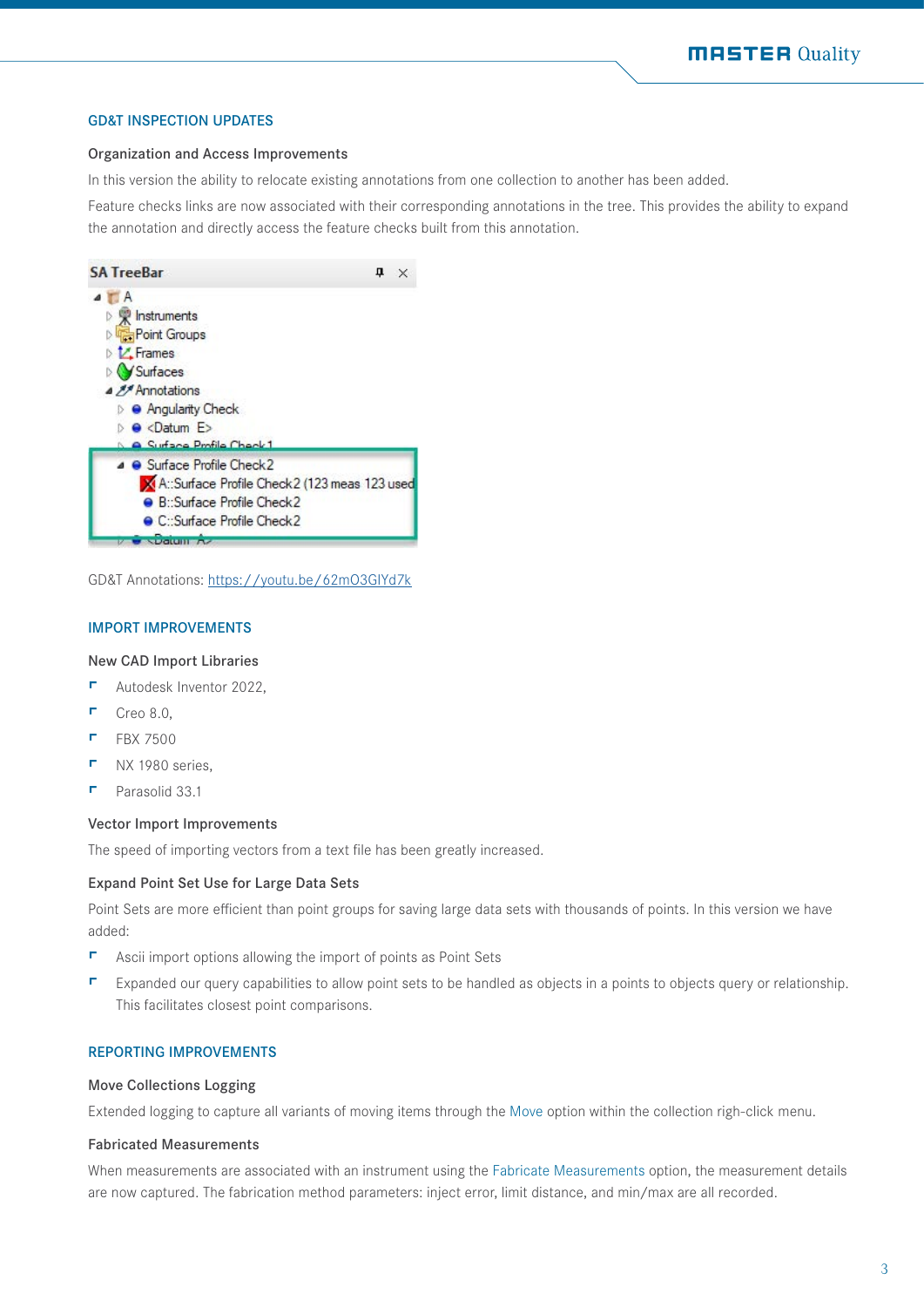#### INSTRUMENT UPDATES

#### Total Stations

#### *Added NEW! Leica Total Station Interface.*

A new interface has been added to improve support for Leica Total Station:

- $\blacksquare$  Leica MultiStations such as the MS60
- F Robotic Total Stations such as the TS16 and TS30 These instruments can now be run using the Leica Total Station interface as well as the Theodolite Manager. This new interface supports:
- $\blacksquare$  Measurement profiles to measure single points, stable points, and spatial scans.
- F For the MS60, the Nova Scan measurement profile supports Rectangle, Polygon and Dome scans in any configuration and can be saved with custom configurations.
- $\blacksquare$  Turn ATR On / Off and Tracking On / Off using buttons on the Instrument dialog
- F Clockwise and Swing checkbox in Power Search settings to allow left and right Power Search
- $\blacksquare$  It also adds the ability to use SA Remote with Total Stations.

| <sup>0</sup> Leica MS60 Connection                               |           |
|------------------------------------------------------------------|-----------|
| Comm Port<br>TCP<br><b>TCP/IP Address</b><br>192 . 168 . 254 . 3 | Ping      |
| Connect To Total Station                                         | <b>OK</b> |

TS interface comparison:<https://youtu.be/uDBnefiGRMM>

## **Trackers**

## *Improved Quick Select Display*

A user noted that if too many 6D probes are present, the quick select list gets hard to manage and use. All current 6D targets that we automatically switch to upon beam lock will no longer appear in the list.

|                                    | 0 AT960 LR 123960 -        |                               |                  |  |                    | 旧            | $\times$              |                                |
|------------------------------------|----------------------------|-------------------------------|------------------|--|--------------------|--------------|-----------------------|--------------------------------|
|                                    | Settings Devices Check/Cal |                               |                  |  |                    |              |                       |                                |
|                                    | 610                        |                               |                  |  |                    | <b>NITHE</b> | AIM <sup>e</sup>      |                                |
| SMR: RRR 0.5in                     | Power Lock                 |                               |                  |  |                    |              |                       |                                |
| SMR: RRR 1.5in                     | le Off                     |                               | A:0              |  |                    |              |                       |                                |
| $\angle$ SMR: BRR 1.5in            | Collection:                |                               |                  |  |                    |              |                       |                                |
| Retro: RFI                         | Group: Main                |                               |                  |  |                    |              | $+/ \Box$ Inc.        |                                |
| SMR: TBR 0.5in                     | Target p1                  |                               |                  |  |                    |              | +/- <b>X</b> ⊠Inc     |                                |
| SMR: Cateye 75mm                   | Measure: SMR: RRR 1.5in    |                               |                  |  |                    |              |                       |                                |
| SMR: SCE 1.5in                     |                            |                               |                  |  |                    |              |                       |                                |
| <b>SMR: RRR 0.875in</b>            |                            |                               |                  |  | Home: RRR 1.5in    |              |                       |                                |
| Retro: Custom Reflector            |                            | Target/Reflector Quick Select |                  |  |                    |              |                       |                                |
| AP21 #430002                       |                            | 0.5"                          | 1.5''            |  |                    |              | SMR: RRR 0.5in        |                                |
| AP21 #430002~#886                  |                            |                               |                  |  |                    |              | SMR: RRR 1.5in        |                                |
| AP21#430002~#1235                  |                            |                               |                  |  |                    |              | $\vee$ SMR: BRR 1.5in |                                |
| AP21 #430013                       |                            | Measurement Profile           |                  |  |                    |              | Retro: RFI            |                                |
| AP21#430013~#886                   |                            | [1] Fast Pt. To SA            |                  |  |                    |              | SMR: TRR 0.5in        |                                |
| AP21#430013~#1235                  |                            | <b>Quick Select</b>           |                  |  |                    |              |                       | SMR: Cateye 75mm               |
| LAS #745001                        |                            |                               |                  |  |                    |              | SMR: SCE 1.5in        |                                |
| <b>TCF #412</b>                    | 1                          |                               | $\overline{2}$   |  | $\sim$             |              |                       | SMR: RRR 0.875in               |
| T-Probe #2034~004238               | $\oplus$                   |                               | $(\oplus)$       |  | $rac{1}{2}$        |              |                       | <b>Retro: Custom Reflector</b> |
| T-Probe #2034~004238 M2            |                            |                               |                  |  | <b>SSA 550 550</b> |              |                       |                                |
| T-Probe #2034~003676               |                            |                               |                  |  |                    |              |                       |                                |
| T-Scan #1111474                    |                            |                               | Remote: None Set |  |                    |              | Set                   |                                |
| T-Probe #1237                      |                            |                               |                  |  |                    |              | Drive Head/OVC        |                                |
| TMC30-B #5030                      |                            | Find Target                   |                  |  |                    |              |                       | $x \times$                     |
| TMC30-B #5030~VirtualStylus (1)    |                            | Inspection Navigation         |                  |  |                    |              |                       |                                |
| TMC30-F #5601                      |                            |                               |                  |  |                    |              | 긂                     |                                |
| TMC30-F #5601~Virtual Tip -Shank   | 4:0 - Leica 47,960/930     |                               |                  |  |                    |              |                       |                                |
| TMC30-F #5601~Touch Trigger -Shank |                            |                               |                  |  |                    |              |                       |                                |
| TMC30-1#5110                       |                            |                               |                  |  |                    |              |                       |                                |

*Expanded High Point Measurement Profile*

High Point measure profile now supports 6D targets.